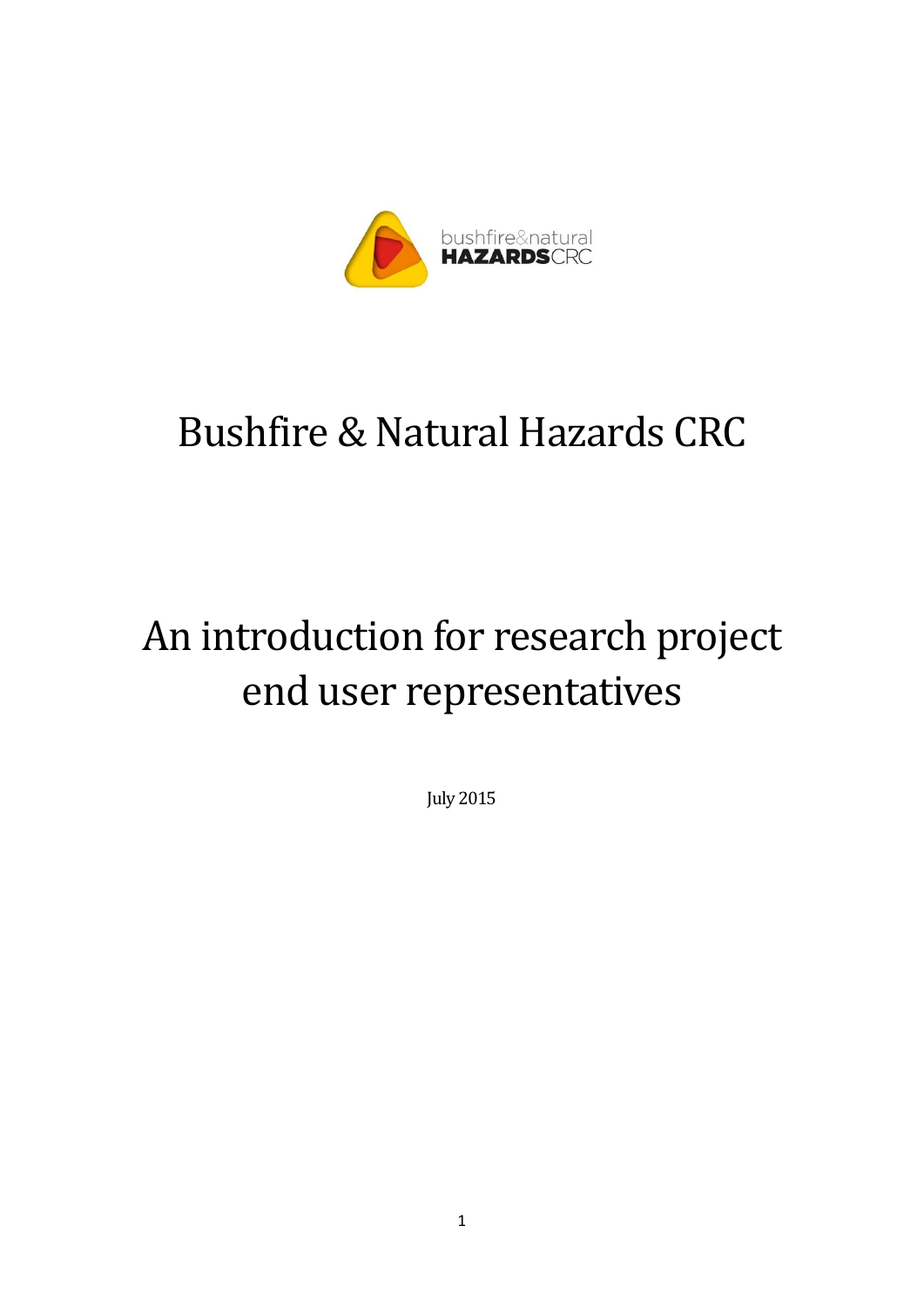# Contents

| $\overline{2}$ |  |
|----------------|--|
| $\mathbf{3}$   |  |
|                |  |
| 5 <sup>1</sup> |  |
| 6              |  |
| $7^{\circ}$    |  |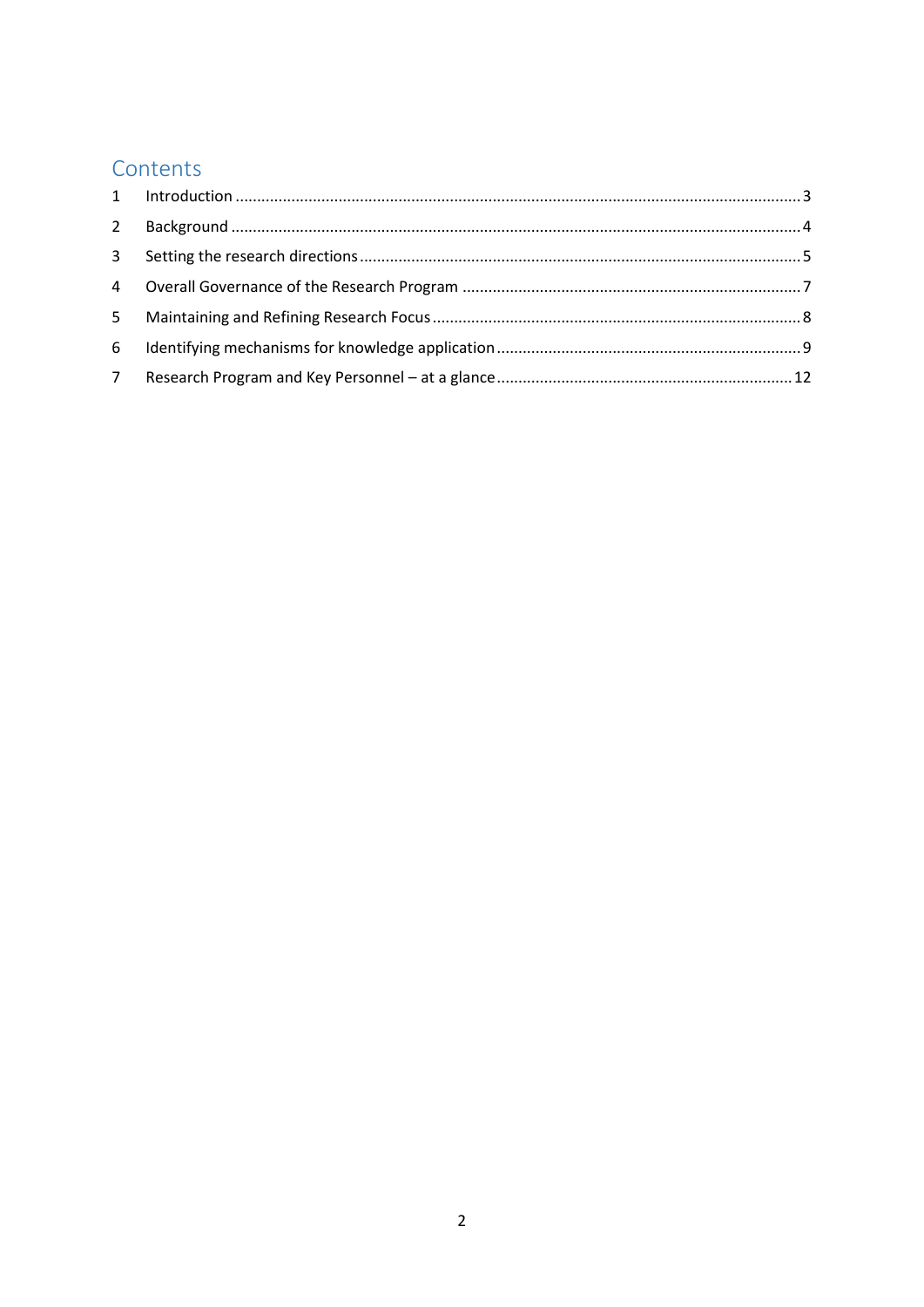### <span id="page-2-0"></span>1 Introduction

This document has been prepared for people nominated as end-users of the Bushfire and Natural Hazards Cooperative Research Centre (BNHCRC).

BNHCRC research is, first and foremost, driven by the needs of end users. Your role is to work with researchers as part of integrated project teams to ensure their work is meeting the needs of your organisation as well as those facing similar issues across Australia. With other end users, you can ensure that CRC efforts are used to address the problems facing management of natural hazards in Australia today.

CRC research is long term, developing from research into adoption over the 8 years of funding the CRC has secured, and potentially beyond. The projects will be shaped by your knowledge, experience and understanding of the environment in which you operate. The research projects themselves may not deliver tangible outcomes for 3 years or more, but the process of identifying how that research can and should be used starts now. We ask that you keep this in mind as an end user, and think more broadly than the issues of this season or this year, instead looking 3, 5 or 10 years into the future.

As an end user of the CRC, you will come into contact with some of the best researchers from Australia and overseas working in their fields, as well as other practitioners trying to address similar problems to you. This is a unique opportunity to develop your networks, and I hope you make the most of it.

The remainder of this document describes the purpose, structure and arrangements for researchers and end users, as background for your role. The CRC is still establishing itself, so arrangements may be altered to better suit the research and end-user processes needs to deliver the best outcomes.

Each research Cluster has a Lead User Representative, who are detailed in Section 8 of this document. Please feel free to contact them if you have any queries about your role.

Welcome to the Bushfire & Natural Hazards CRC. We hope you enjoy the experience, actively engage with the researchers and help shape a valuable and productive research program.

Michael Rumsewicz Research Manager Bushfire and Natural Hazards Cooperative CRC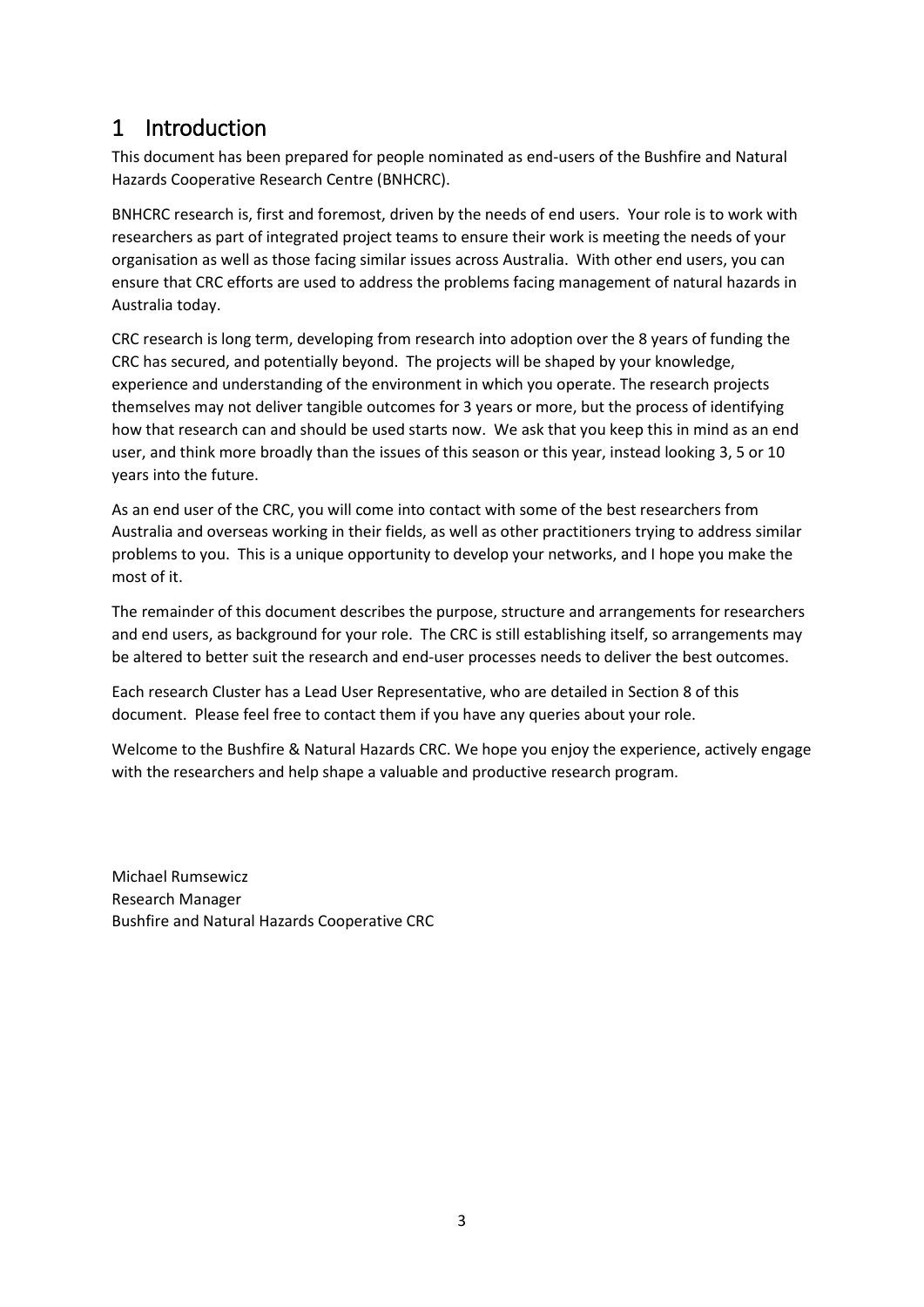# <span id="page-3-0"></span>2 Background

The Bushfire and Natural Hazards CRC purpose is to conduct high quality applied research inspired by end-users, to:

- reduce the risks from natural hazards;
- contribute to the national disaster reliance agenda;
- build Australian research capacity; and
- enable Australian small-to-medium enterprise to be innovative in natural hazard products.

End user engagement is central to the CRC's operation. To place this engagement in context, a model of a "Research to Capability" process is depicted below, together with examples of how the process is being enacted within the Bushfire and Natural Hazards CRC. The Bushfire and Natural Hazards CRC's core business is focussed on the top four boxes, but at the same time the CRC must be aware of the end user environment towards which its research is directed (bottom two boxes).

| Setting research directions                         | • Stakeholders identify needs<br>. Call for Proposals from the research community<br>• Project review, selection, revision and approval |  |  |
|-----------------------------------------------------|-----------------------------------------------------------------------------------------------------------------------------------------|--|--|
| Maintaining and refining<br>research focus          | <b>BNH CRC Core</b><br>• End Users actively engaged on research projects<br>. On-going advice and access to partner organisations       |  |  |
| Identifying mechanisms<br>for knowledge application | •End user panels<br>ළ<br>2<br>• AFAC and direct access to end user organisations<br><b>Isines</b>                                       |  |  |
| <b>Translating research</b><br>output into product  | . Identifying how the knowledge developed should be translated into<br>products such as training, methodologies, practices, systems     |  |  |
| Organisational acceptance<br>of research product    | . Ensuring that the receiving organisation has the skills to integrate the<br>knowldege being delivered                                 |  |  |
| <b>Enhanced organisational</b><br>capability        | . Being able to consistently achieve something new or significantly better                                                              |  |  |

Successfully delivering on the purpose of the CRC requires teams of high quality researchers and end users working together to:

- frame the research questions;
- understand the context of the industry;
- review findings as research progresses;
- engage stakeholders; and
- identify paths to utilisation.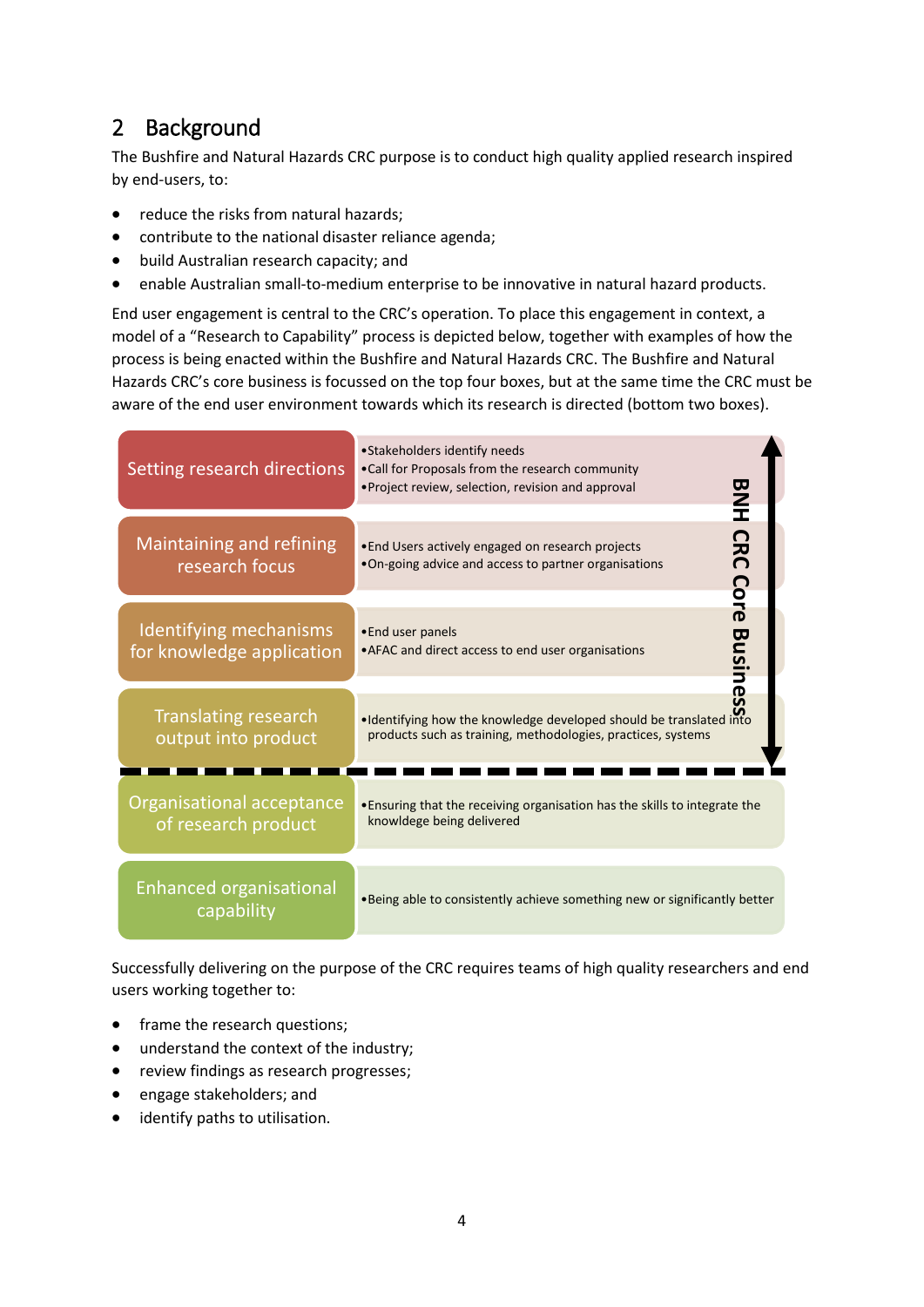# <span id="page-4-0"></span>3 Setting the research directions

A two-day workshop was held in Melbourne on 25-26 March 2013 with key participants from the states and territories, the Commonwealth, a number of NGOs and selected hazard experts to scope out the problems needing particular attention.

A set of high-level problem statements were developed covering strategic issues aligned with the Council of Australian Governments (COAG) National Strategy for Disaster Resilience (NSDR) and the National Bushfire Policy Statement.

The problem statements were considered in the context of natural hazards organised around five main research themes:

- Data and Knowledge;
- Disaster Resilience;
- Decision Support and Resource Investment;
- Risk Mitigation Policy and Planning, and
- Emergency Management Practice.

The workshop led to development of a call for research proposals to address key knowledge gaps in the Bushfire and Natural Hazards space, with initial proposals submitted in April 2013. A further call for proposals went out in April 2014.

The research proposals were reviewed for alignment to identified needs and technical excellence. This process has led to 39 projects being established.

From this process three overarching themes of research, based on twelve clusters of interrelated projects, have been formed as the basis for the Bushfire and Natural Hazards CRC user driven research program. The overall research program is shown below.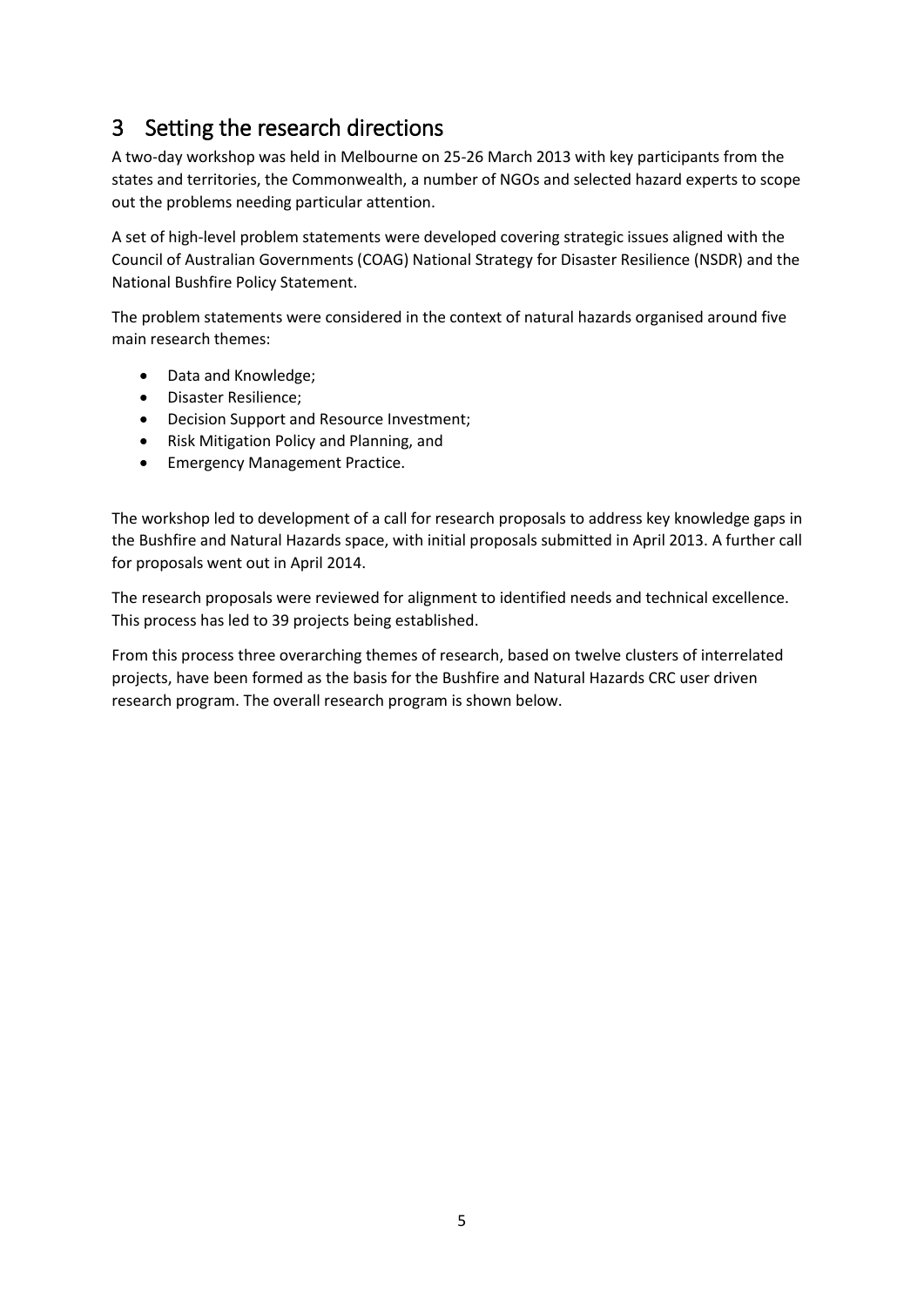

*Economics, Policy and Decision Making* deals with economics and the interface between risk-based priorities and the practice of decisions to allocate resources where the potential for some of the greatest tangible benefits can be made.

*Resilient People, Infrastructure and Institutions* aims to improve the conceptualisation of resilience and the factors that both promote and inhibit its development. Improved understanding of these factors is intended to contribute to and optimise the development of a capability to identify vulnerability, manage the risk and enable resilience.

*Bushfire and Natural Hazards Risks* seeks better forecasts of likely events and precursor conditions; greater accuracy of forecast tools and more timely forecasts. This leads to increased preparedness for the impacts of natural hazards, improved communications and warnings and enhanced ability to predict and mitigate the risk.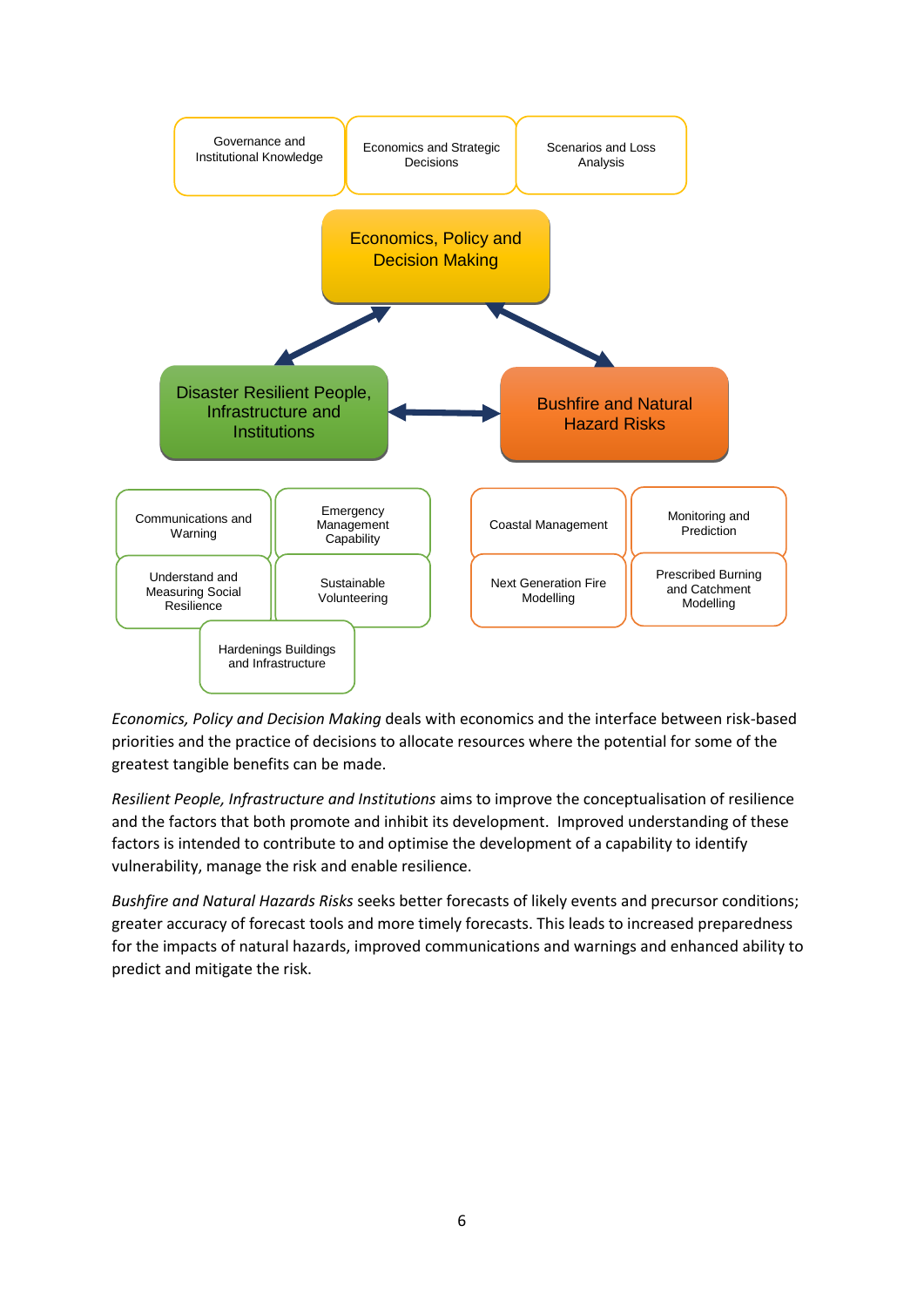#### <span id="page-6-0"></span>4 Overall Governance of the Research Program

The key roles in the overall governance of the research program is shown in the figure below.

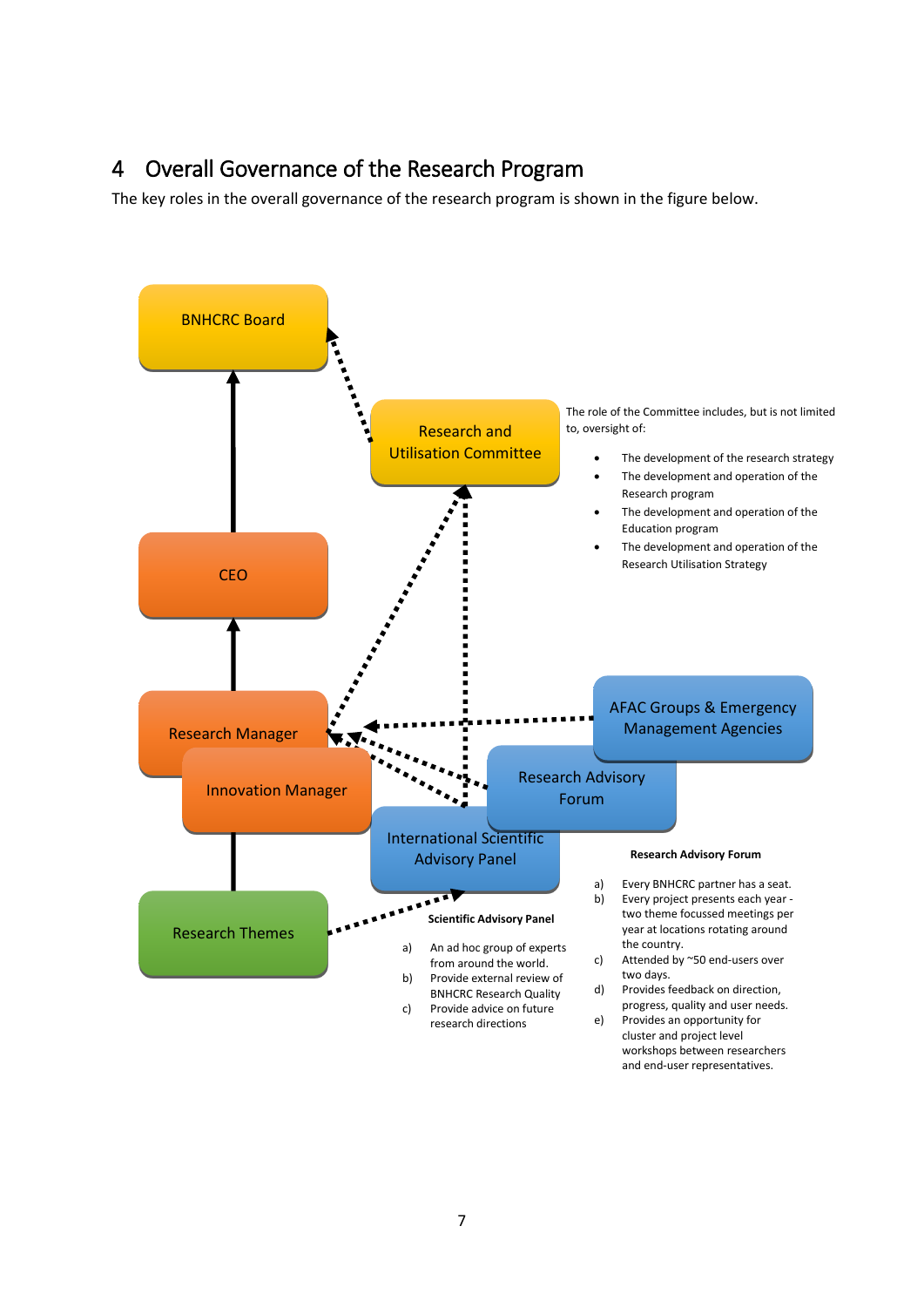# <span id="page-7-0"></span>5 Maintaining and Refining Research Focus

The key roles in the day-to-day operations of the research projects are shown in the figure below and are aimed at ensuring the delivery of a high quality, relevant research program that seeks to develop knowledge that can be developed into high impact, usable outputs for CRC stakeholders.

|                         | <b>Research Manager</b>                                                                                                                                                                    |  |  |  |
|-------------------------|--------------------------------------------------------------------------------------------------------------------------------------------------------------------------------------------|--|--|--|
| <b>Overall</b>          | Overall Research Program Responsibility                                                                                                                                                    |  |  |  |
|                         | Project agreements, acceptance of deliverables, payments, project tracking                                                                                                                 |  |  |  |
| <b>Research Program</b> | Relationship Development                                                                                                                                                                   |  |  |  |
|                         | <b>Research Utilisation</b>                                                                                                                                                                |  |  |  |
|                         | <b>Education Program</b>                                                                                                                                                                   |  |  |  |
|                         | Approval of any proposed changes to project deliverables                                                                                                                                   |  |  |  |
|                         | <b>Innovation Manager</b>                                                                                                                                                                  |  |  |  |
| <b>Theme Level</b>      | Responsibility for Research Utilisation activities                                                                                                                                         |  |  |  |
|                         | Identification of research utilisation opportunities                                                                                                                                       |  |  |  |
|                         | Development of research utilisation roadmaps                                                                                                                                               |  |  |  |
|                         | Communication to stakeholders about research adoption                                                                                                                                      |  |  |  |
|                         |                                                                                                                                                                                            |  |  |  |
|                         | <b>Cluster Lead User Representative:</b>                                                                                                                                                   |  |  |  |
|                         | All Cluster Lead Users are senior staff in organisations, with national representation roles                                                                                               |  |  |  |
|                         | Convene cluster meetings of Integrated Project Teams                                                                                                                                       |  |  |  |
|                         | Guide discussion and resolution of BNHCRC feedback and strategic advice to projects.                                                                                                       |  |  |  |
|                         | Develop cohort of end-users involved in the research program<br>٠                                                                                                                          |  |  |  |
|                         | Provide reports to Research Manager on a per project basis<br>٠                                                                                                                            |  |  |  |
|                         | Provide End User focussed advice to Research Manager. Cluster Lead User<br>$\bullet$                                                                                                       |  |  |  |
| <b>Cluster Level</b>    | Representatives are not accountable for the projects - the role is to provide advice to the                                                                                                |  |  |  |
|                         | projects and to the Research Manager to assist in project utility, quality and focus.                                                                                                      |  |  |  |
|                         | Facilitate, where necessary, linkages to potential end users / data / facilities /  that may                                                                                               |  |  |  |
|                         | assist the projects.                                                                                                                                                                       |  |  |  |
|                         | <b>Cluster Lead Researcher:</b>                                                                                                                                                            |  |  |  |
|                         | All Lead Researchers are internationally reputed in their area of expertise.                                                                                                               |  |  |  |
|                         | Provide strategic oversight and quality assurance of cluster research                                                                                                                      |  |  |  |
|                         | Guide discussion and resolution of BNHCRC feedback                                                                                                                                         |  |  |  |
|                         | Provide Research focussed advice to Research Manager and Projects.                                                                                                                         |  |  |  |
|                         |                                                                                                                                                                                            |  |  |  |
|                         | Integrated Project Team comprising Project Leader, Researchers, Users                                                                                                                      |  |  |  |
|                         | <b>Project Leader:</b>                                                                                                                                                                     |  |  |  |
|                         |                                                                                                                                                                                            |  |  |  |
|                         | Sets technical direction and responsible for quality of project research outcomes.<br>Responsible for recruiting, timeliness of delivery against milestones and deliverables,<br>$\bullet$ |  |  |  |
|                         |                                                                                                                                                                                            |  |  |  |
|                         | managing to project budget and project level reporting.                                                                                                                                    |  |  |  |
|                         | Provide reports (at least quarterly) to the Research Manager.<br>$\bullet$                                                                                                                 |  |  |  |
|                         | Provide advice to the Research Manager on overall health of the Project.                                                                                                                   |  |  |  |
|                         | Most are internationally reputed, with a blend of middle career researchers with excellent<br>track records.                                                                               |  |  |  |
|                         | <b>Researchers:</b>                                                                                                                                                                        |  |  |  |
|                         | Responsible for carrying out the research, managed by the Project Leader, informed by                                                                                                      |  |  |  |
|                         | Users.                                                                                                                                                                                     |  |  |  |
|                         | <b>End User Representatives:</b>                                                                                                                                                           |  |  |  |
| <b>Project Level</b>    | Essential to long term project success through framing of research questions,                                                                                                              |  |  |  |
|                         | development of common language within the Integrated Project Team, on-going review                                                                                                         |  |  |  |
|                         | of the research questions, facilitating access to data/information/people to support                                                                                                       |  |  |  |
|                         | project goals, identification of potential use of research outputs, development of                                                                                                         |  |  |  |
|                         | roadmap taking the research through to utilisation                                                                                                                                         |  |  |  |
|                         | Provide advice to the Project as it develops on how the research can be made be made<br>$\bullet$                                                                                          |  |  |  |
|                         | more valuable to End Users.                                                                                                                                                                |  |  |  |
|                         | Provide advice to the Cluster Lead User Representative (and consequently the Research<br>$\bullet$                                                                                         |  |  |  |
|                         | Manager) on user related aspects of the Project.                                                                                                                                           |  |  |  |
|                         | Not responsible for directing the projects - the focus of the role is to provide advice to                                                                                                 |  |  |  |
|                         | the project and to the Research Manager to assist in project utility, quality and focus.                                                                                                   |  |  |  |
|                         |                                                                                                                                                                                            |  |  |  |
|                         |                                                                                                                                                                                            |  |  |  |
|                         |                                                                                                                                                                                            |  |  |  |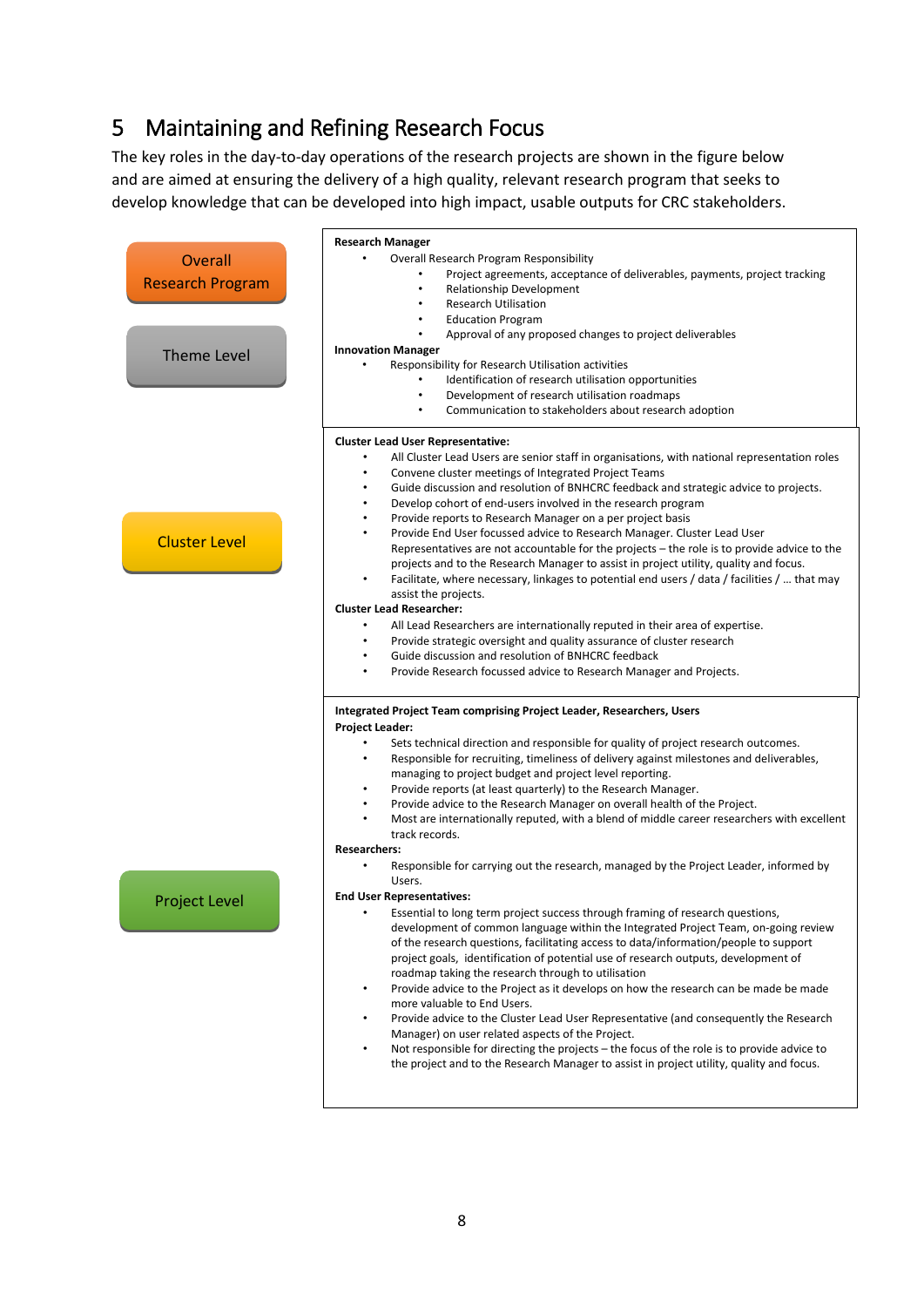### <span id="page-8-0"></span>6 Identifying mechanisms for knowledge application

Each Integrated Project Team will inevitably develop its own local culture, language and way of working. For the initial tranche of BNHCRC funded projects, the aim is to develop knowledge through high quality research that has potential use by the BNHCRC stakeholders. The process of recognizing the form that such use may take, and the path to get it there, starts at the beginning of the projects, not at the end. The end user members of the integrated project teams are essential to successful utilisation of research project knowledge.

To assist in developing a common understanding between researchers, users and management, the BNHCRC will be assisting projects to develop Utilisation Roadmaps. These Roadmaps are a device for establishing a common understanding of where projects are at any given time, significant milestones that need to be achieved, identification and communication with key stakeholders and the effort required to convert the knowledge produced into a usable output.

An example, for purely illustrative purposes, is shown below – the details will vary from project to project as required. The aim in undertaking this process is ensure that the entire integrated project team is on the same page regarding the relative position of research project deliverables compared to take up by end users. This process should be on-going, commence in the project definition phase, and assist in managing expectations and identifying potential barriers to utilisation before projects progress too far. The active participation of users is essential to the success of the projects, as the users have the domain knowledge to frame the important questions, recognise how the research might be used, and identify the path to utilisation.



*Child Centred Disaster Risk Reduction Utilisation Roadmap* SAMPLE ONLY: specific outputs, timelines, stakeholders, ….are for illustration purposes only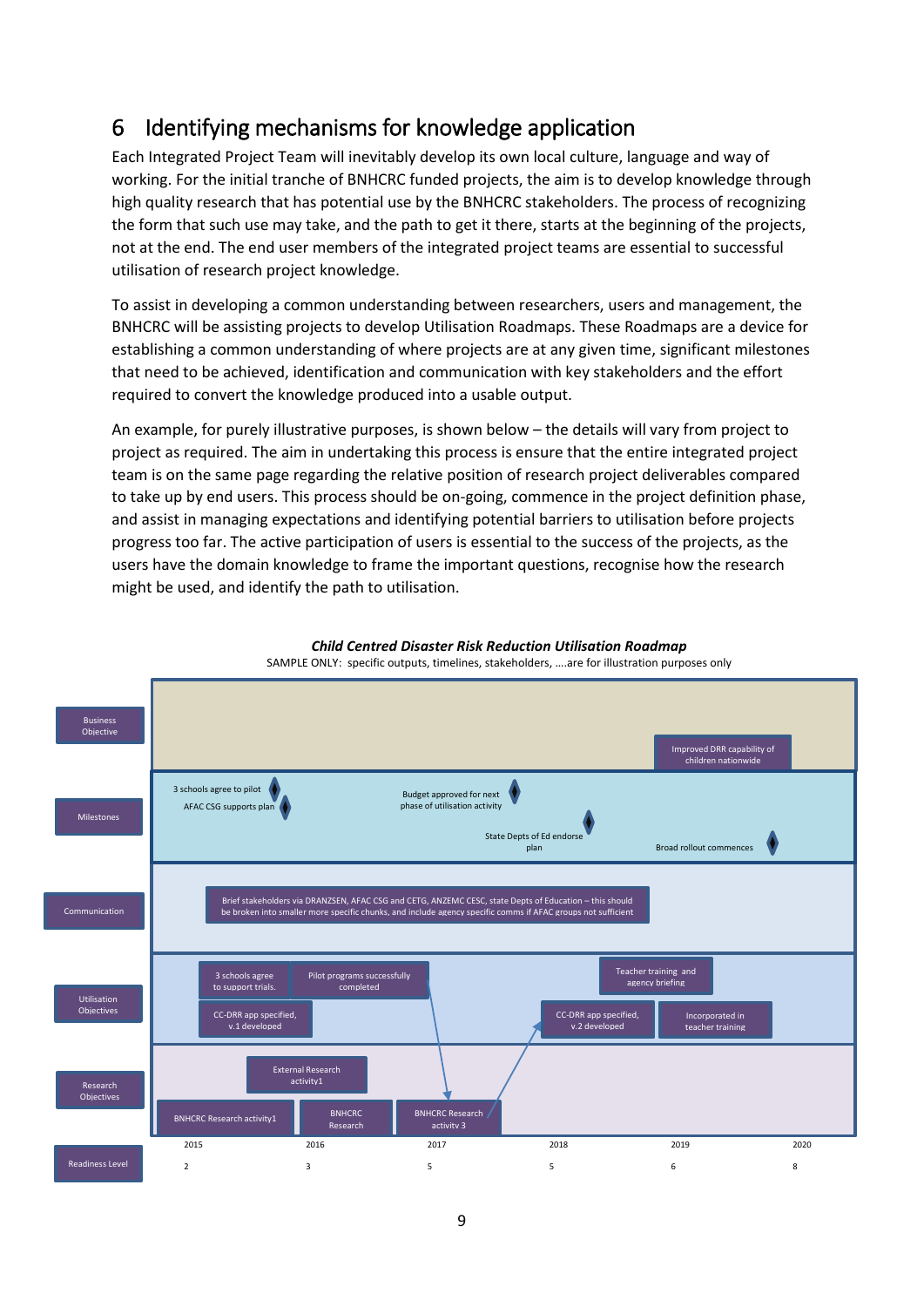

The roadmap also includes an assessment of "readiness level" of potential products at different points in time. The readiness level for a usable product may vary significantly across projects.

The readiness levels use a simplified version of Technology Readiness Levels developed by NASA (see below), a 9 point scale where 1 represents "blue sky research" and 9 describes a fully operational mission critical system.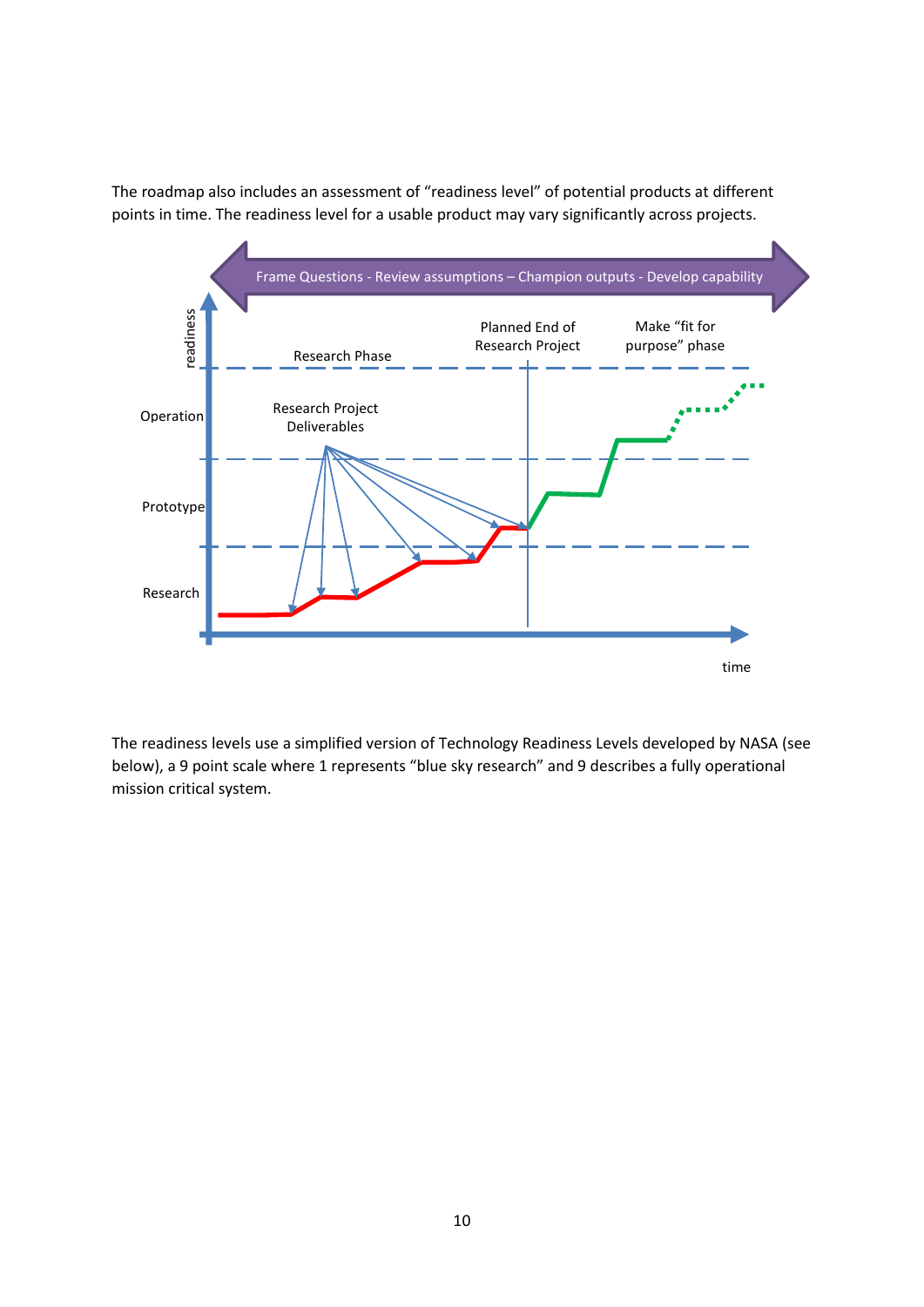

#### **Adapted from: Technology readiness assessments: A retrospective**

[John C. Mankins,](http://www.sciencedirect.com/science/article/pii/S0094576509002008) [Acta](http://www.sciencedirect.com/science/journal/00945765) [Astronautica,](http://www.sciencedirect.com/science/journal/00945765) [Volume 65, Issues 9](http://www.sciencedirect.com/science/journal/00945765/65/9)–10, November–December 2009, Pages 1216–1223 See als[o http://en.wikipedia.org/wiki/Technology\\_readiness\\_level](http://en.wikipedia.org/wiki/Technology_readiness_level) for a general introduction to the topic.

While the NASA approach is technology focussed it can be readily adapted to the wide range of projects being carried out within the BNHCRC. The important point is to ensure that Integrated Project Teams understand and agree where the major research activities of the projects end and the migration to utilization focused activities begins. Note that this does not mean that utilization activities only commence when the research phase is completed - an understanding of the potential utilization of the research must be developed early in the *research* phase. Nor does it mean the research necessarily ends at this point. What is needed is an idea of what "fit for purpose" means for each project and when research outputs can begin to be drawn out into usable "products" – sometimes a mission critical system (TRL 9 on the NASA scale), a desktop program for long term scenario planning (maybe TRL 5), documented processes, training packages, services, or even simply reports. The final readiness level may vary significantly between projects.

The BNHCRC research projects are not necessarily expected to produce immediately usable products within the project – for technology based projects the outputs will most likely be at most at a readiness level of 4 or 5 at completion. However, the path to utilization will have been identified well before the end of the research project, and plans put in place for taking the research outputs through to utilization, including identification of resources required. The specifics will vary from project to project.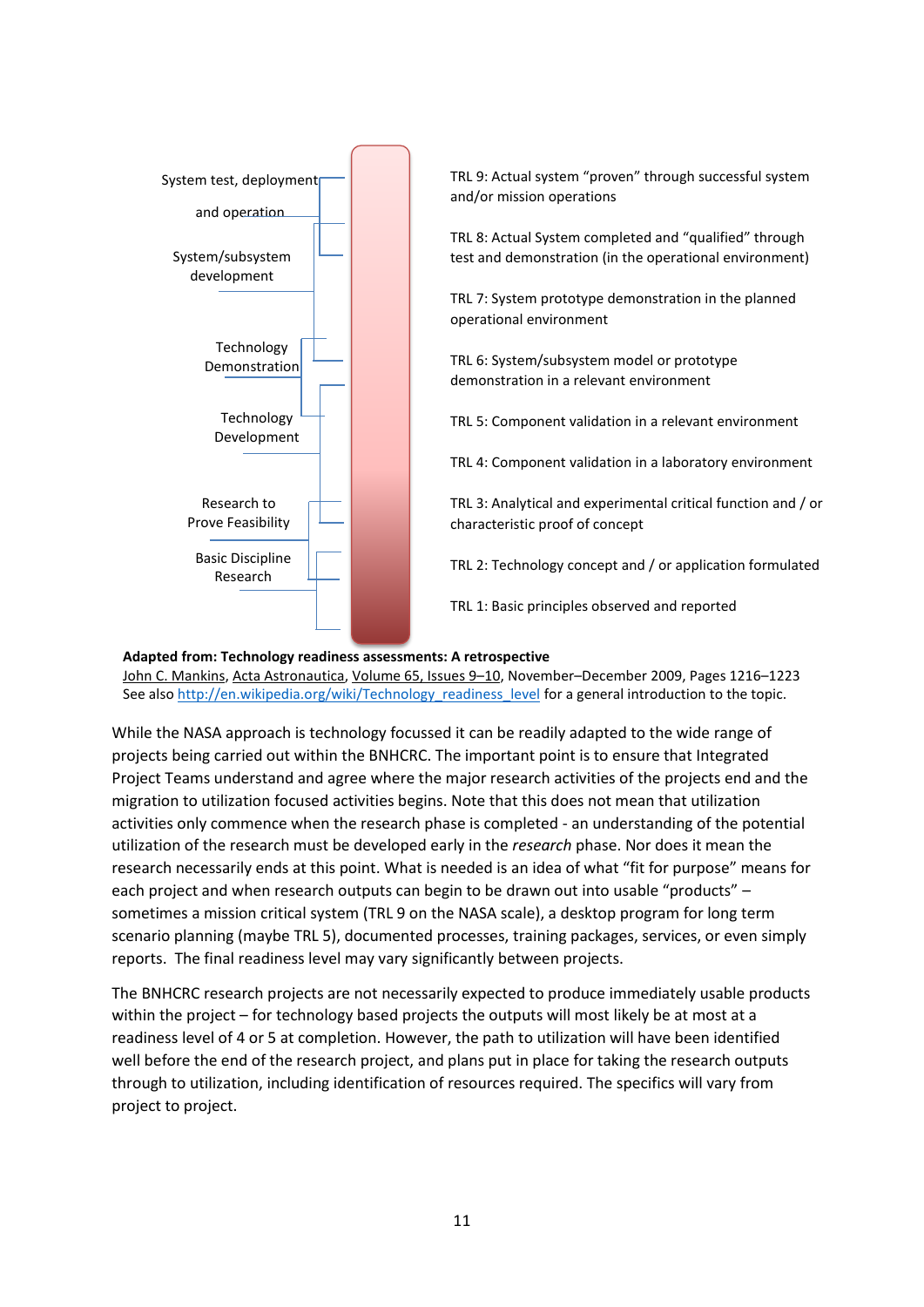# 7 Research Program and Key Personnel – at a glance

Full, uptodate listings of key personnel can be found on the Bushfire and Natural Hazards CRC website, www.bnhcrc.com.au

<span id="page-11-0"></span>

| <b>Name</b>                 | Role                                           | <b>Contact</b>                  |  |
|-----------------------------|------------------------------------------------|---------------------------------|--|
| <b>Dr Richard Thornton</b>  | CEO - BNHCRC                                   | Richard.Thornton@bnhcrc.com.au  |  |
| <b>Leanne Beattie</b>       | Executive Assistant to CEO - BNHCRC            | Leanne.Beattie@bnhcrc.com.au    |  |
| <b>Dr Michael Rumsewicz</b> | Research Manager - BNHCRC                      | Michael.Rumsewicz@bnhcrc.com.au |  |
| Dr Matthew Hayne            | Innovation Manager - BNHCRC                    | Matthew.Hayne@bnhcrc.com.au     |  |
| <b>Desiree Beekharry</b>    | Projects Officer - BNHCRC                      | Desiree.Beekharry@bnhcrc.com.au |  |
| <b>Lyndsey Wright</b>       | <b>Contract Research and Education Manager</b> | Lyndsey.Wright@bnhcrc.com.au    |  |
| <b>David Bruce</b>          | Communications Manager - BNHCRC                | David.Bruce@bnhcrc.com.au       |  |
| <b>Nathan Maddock</b>       | <b>Communications Officer</b>                  | Nathan.Maddock@bnhcrc.com.au    |  |
| Vaia Smirneos               | <b>Communications Officer (Events)</b>         | Vaia.Smirneos@bnhcrc.com.au     |  |
| <b>Trevor Essex</b>         | <b>Business Manager - BNHCRC</b>               | Trevor.Essex@afac.com.au        |  |
| <b>Kate Eagles</b>          | Finance Manager - BNHCRC                       | Kate.Eagles@afac.com.au         |  |